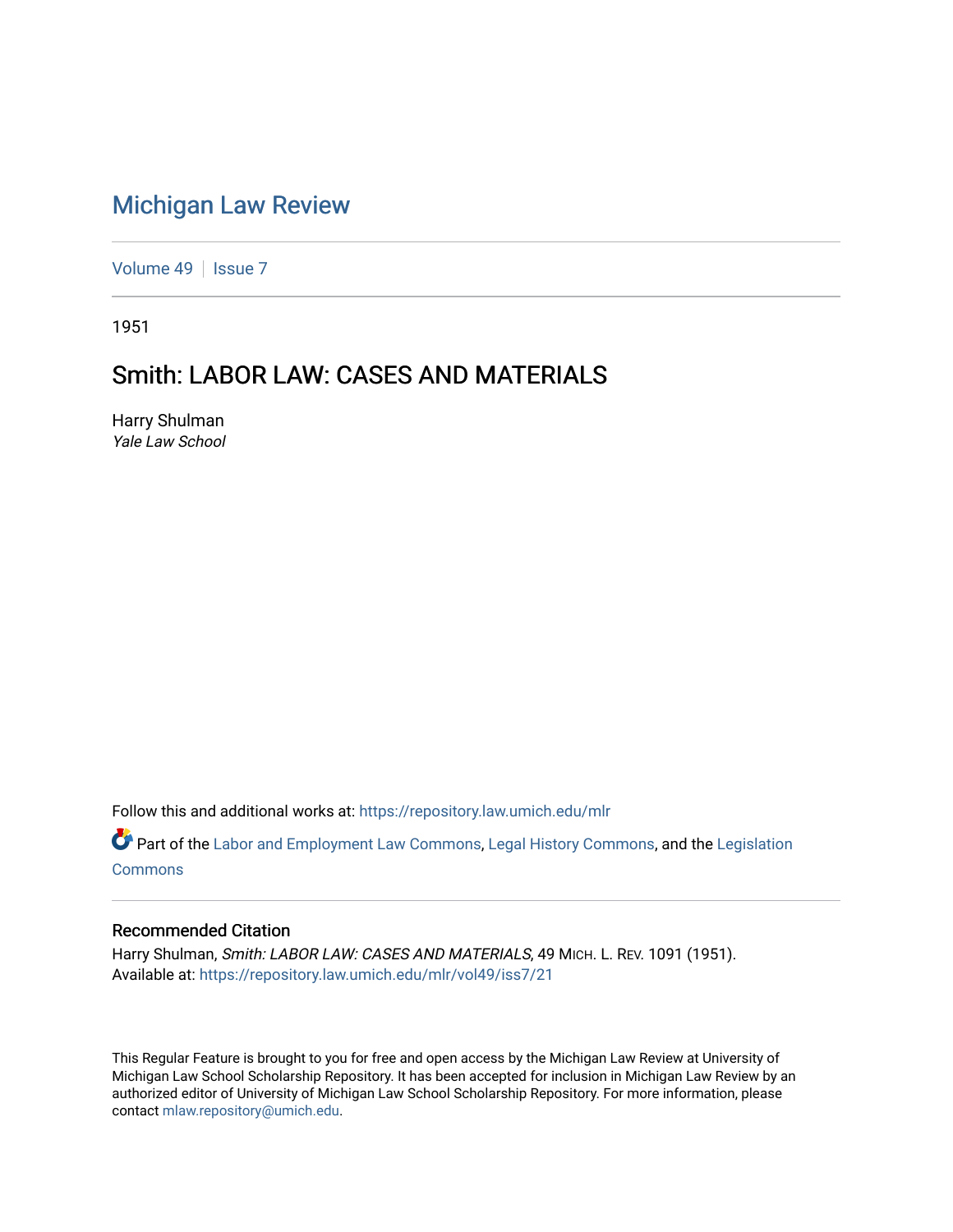#### RECENT BOOKS

This department undertakes to note or review brielly current books on law and materials closely related thereto. Periodicals, court reports, and other publications that appear at frequent intervals are not included. The information given in the notes is derived from inspection of the books, publishers' literature, and the ordinary library sources.

### BRIEF REVIEWS

LAaoR LAw: CASES AND MATERIALS. By *Russell* A. *Smith.* Indianapolis: Bobbs-Merrill. Pp. xxxi, 1450. \$8.50.

This is a tremendous book-tremendous both in content and in quality. To regard it as only a casebook for a law school course in labor law is to ignore what may be its greatest utility. It is a comprehensive text and source book which any lawyer having occasion to be interested in the subject would want *to* have at hand. I am literally awed by the industry and scholarship which the book plainly manifests.

The volume starts with a hundred page "Introduction" consisting of sixtyfive pages on the "history, organization and structure of American labor organizations," some twenty pages on early American labor law and legal theory and some fifteen pages of summary of the "development of American legislative policy with respect to unionism." This is all text written by the author with extensive citation of sources and references. It is, of course, summary and · topical, and subject to differences of opinion as to its omissions, inclusions, adequacy and analysis. But it is good hors d'oeuvres; it is tasty in itself, whets the appetite, and introduces the meal so as *to* make it more satisfying

The volume closes with two appendices. One, taking almost a hundred pages, reprints the Railway Labor Act, the NLRA, the LMRA 1947, the Norris-LaGuardia Act, the Fair Labor Standards Act, the Portal-to-Portal Act of 1947 and the NLRB's Statements of Procedure and Description of Organization. This is a little more than the other casebooks on labor law do. The other appendix is a whole lot more. It is a seventy page syllabus, with extensive citations, of the regulations and decisions under the FLSA and its supplementary legislation, the social security legislation, the fair employment practices acts and the veterans' reemployment laws. To do justice to the magnitude of the syllabus, it should be said that, were it printed in type to be read without a magnifying glass, it would require about twice the number of pages it takes.

Between the Introduction and the Appendices are some 1180 pages jampacked with information on almost all aspects of the law relating to collective bargaining and the "non-legal" problems in labor management relations. About two-thirds of this is devoted to the Labor Relations Act, the law with respect to the privileges and obligations of concerted labor action, and the "institutional problems of unionism." The remainder deals with the making, the subject matter and the legal status of the collective agreement, the arbitration of labor disputes, unionism among government employees, and the problems of the "critical" industrial disputes. The material consists of court and Board decisions,